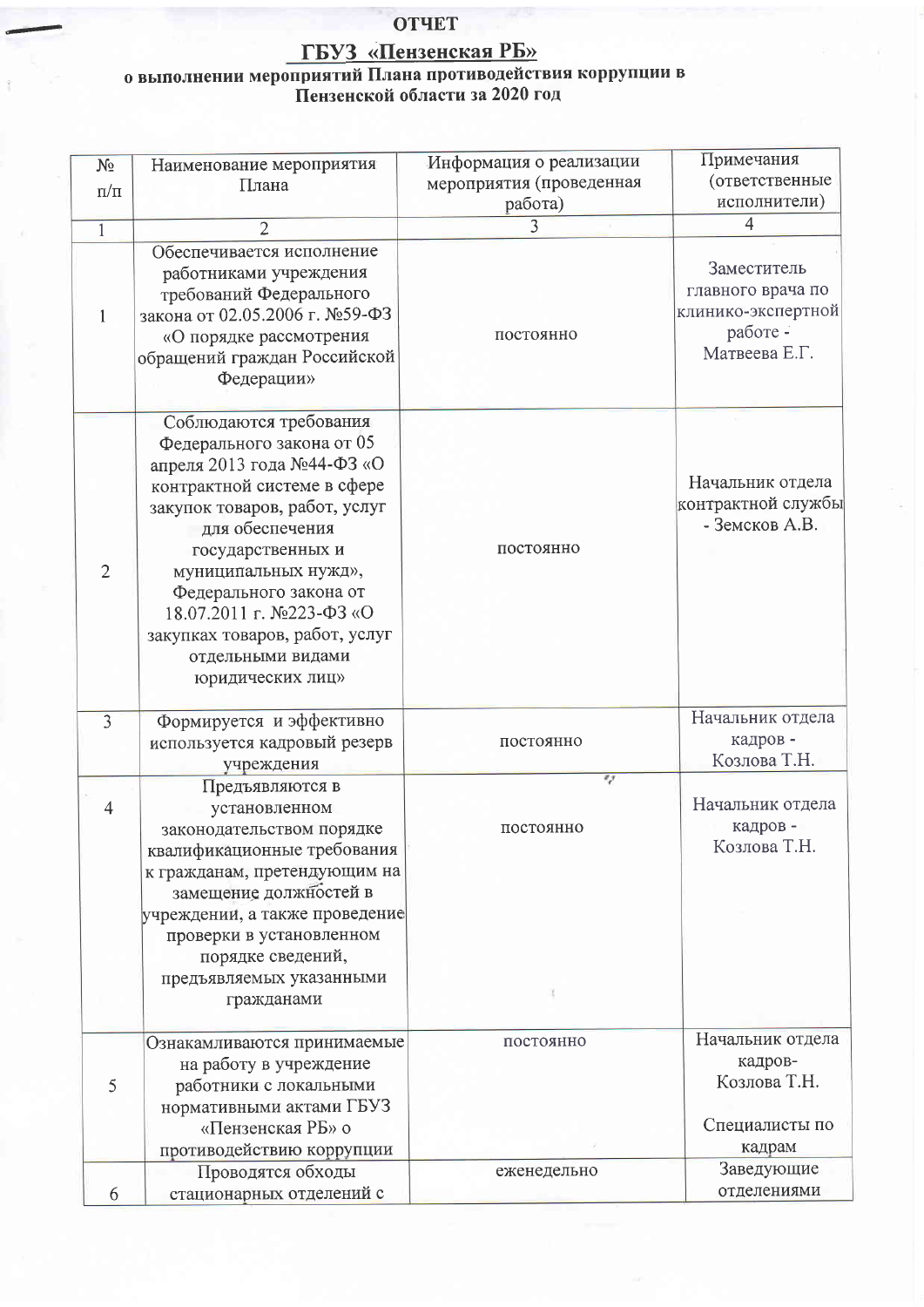|                | проведением бесед с<br>пациентами об<br>удовлетворённости действиями                                                                                                                              | 1 раз в квартал | Главный врач-<br>Лавров А.Н.                                                                          |
|----------------|---------------------------------------------------------------------------------------------------------------------------------------------------------------------------------------------------|-----------------|-------------------------------------------------------------------------------------------------------|
|                | персонала                                                                                                                                                                                         |                 | Заместитель<br>главного врача по<br>медицинской части<br>– Будневская Л.А                             |
|                |                                                                                                                                                                                                   |                 | Заместитель<br>главного врача по<br>клинико-экспертной<br>работе - Матвеева<br>E.T.                   |
| $\overline{7}$ | Проводятся индивидуальные<br>профилактические беседы с<br>работниками учреждения,<br>направленных на недопущение<br>незаконного получения<br>материального вознаграждения<br>от пациентов         | постоянно       | Руководители<br>структурных<br>подразделений                                                          |
| 8              | Контролируется обоснованность<br>выписки листов временной<br>нетрудоспособности                                                                                                                   | постоянно       | Заместитель<br>главного врача по<br>медицинской части<br>– Будневская Л.А                             |
|                |                                                                                                                                                                                                   |                 | Заместитель<br>главного врача по<br>клинико-экспертной<br>работе - Матвеева<br>E.Γ.                   |
| 9              | Обеспечивается доступ граждан<br>к информации (телефоны<br>контролирующих организаций,<br>тарифы платных медицинских<br>услуг, порядок оказания<br>медицинской помощи, права<br>пациентов и т.д.) | постоянно<br>v  | Главная<br>медицинская сестра-<br>Громова Е.В.<br>Юрисконсульт-<br>Урядова Ю.В.<br>Начальник планово- |
|                |                                                                                                                                                                                                   |                 | экономического<br>отдела -<br>Мирясова Г.Н.                                                           |
| 10             | Размещается<br>на сайте учреждения и в его<br>подразделениях информация для<br>населения по разделам:<br>-виды оказываемой помощи;                                                                | постоянно       | Главная<br>медицинская сестра-<br>Громова Е.В.<br>Юрисконсульт-                                       |
|                | -график работы больницы;<br>-телефоны должностных лиц;<br>-телефоны, по которым можно<br>сообщить о негативных фактах<br>или внести предложение по<br>улучшению медицинской                       |                 | Урядова Ю.В.<br>Начальник<br>технического отдела<br>- Садовников А.Н.                                 |

J.